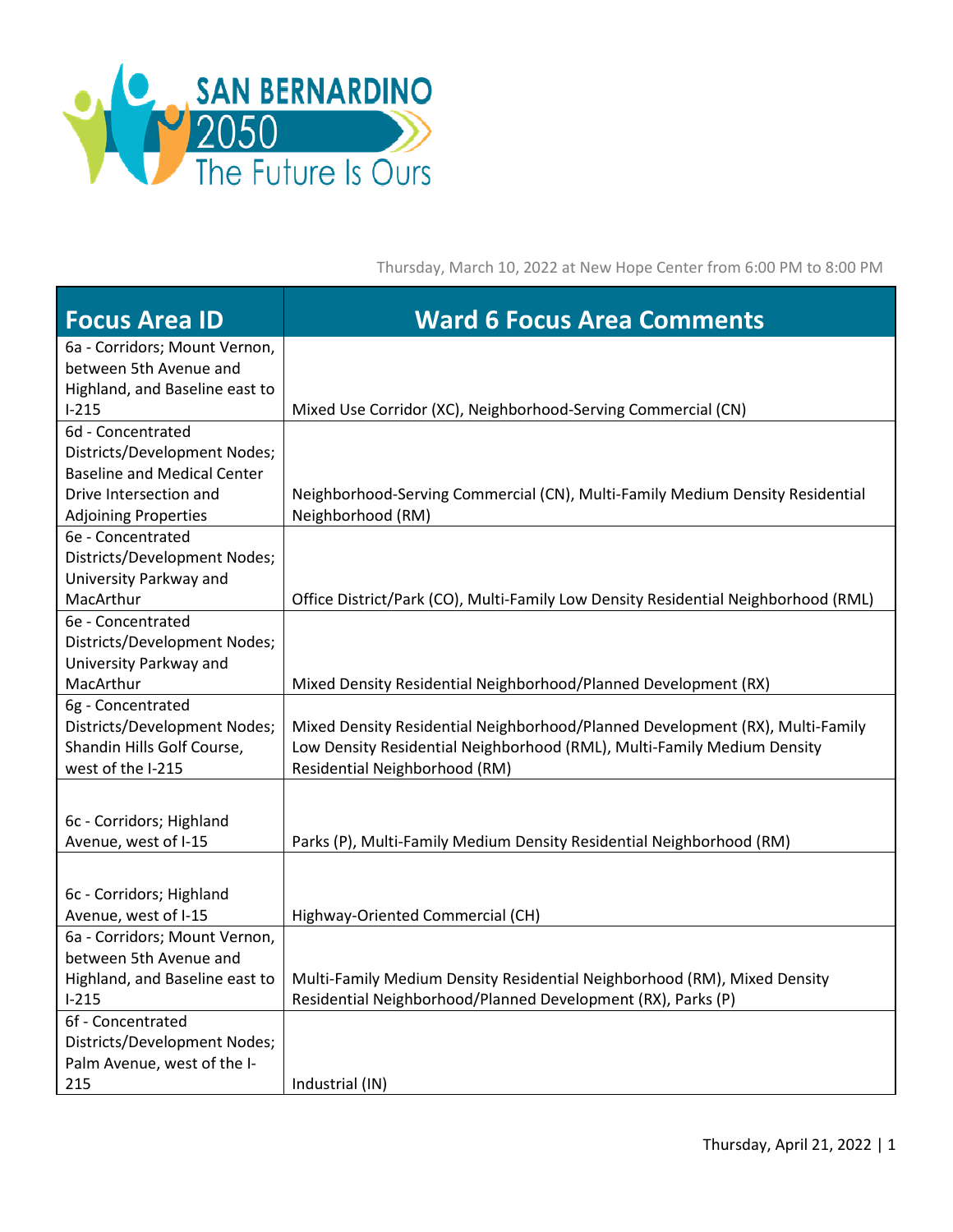| 6d - Concentrated                                                  |                                                           |
|--------------------------------------------------------------------|-----------------------------------------------------------|
| Districts/Development Nodes;                                       |                                                           |
| <b>Baseline and Medical Center</b>                                 |                                                           |
| Drive Intersection and                                             |                                                           |
| <b>Adjoining Properties</b>                                        | Neighborhood-Serving Commercial (CN)                      |
| 6a - Corridors; Mount Vernon,                                      |                                                           |
| between 5th Avenue and                                             |                                                           |
| Highland, and Baseline east to                                     |                                                           |
| $1 - 215$                                                          | Mixed Use Center (XV), Mixed Use Corridor (XC)            |
| 6h - Large Vacant Properties;                                      |                                                           |
| Generally scattered                                                |                                                           |
| throughout the Ward and                                            |                                                           |
| west of the I-215 corridor,                                        | Industrial (IN)                                           |
| 6h - Large Vacant Properties;                                      |                                                           |
| Generally scattered                                                |                                                           |
| throughout the Ward and                                            |                                                           |
| west of the I-215 corridor,                                        | Mixed Use Center (XV)                                     |
| 6h - Large Vacant Properties;                                      |                                                           |
| Generally scattered                                                |                                                           |
| throughout the Ward and                                            |                                                           |
| west of the I-215 corridor,                                        | Parks (P)                                                 |
| 6a - Corridors; Mount Vernon,                                      |                                                           |
| between 5th Avenue and                                             |                                                           |
| Highland, and Baseline east to                                     |                                                           |
| $1 - 215$                                                          | Multi-Family High Density Residential Neighborhood (RH)   |
| 6a - Corridors; Mount Vernon,                                      |                                                           |
| between 5th Avenue and                                             |                                                           |
| Highland, and Baseline east to                                     |                                                           |
| $I-215$                                                            | Commercial Center/ Pedestrian-Oriented (CP)               |
|                                                                    |                                                           |
|                                                                    |                                                           |
| 6c - Corridors; Highland                                           |                                                           |
| Avenue, west of I-15                                               | Highway-Oriented Commercial (CH)                          |
| 6d - Concentrated                                                  |                                                           |
| Districts/Development Nodes;<br><b>Baseline and Medical Center</b> |                                                           |
| Drive Intersection and                                             |                                                           |
|                                                                    |                                                           |
| <b>Adjoining Properties</b><br>6e - Concentrated                   | Neighborhood-Serving Commercial (CN)                      |
| Districts/Development Nodes;                                       |                                                           |
|                                                                    |                                                           |
| University Parkway and<br>MacArthur                                |                                                           |
|                                                                    | Multi-Family Medium Density Residential Neighborhood (RM) |
| 6h - Large Vacant Properties;                                      |                                                           |
| Generally scattered                                                |                                                           |
| throughout the Ward and                                            |                                                           |
| west of the I-215 corridor,                                        | Commercial Center/ Pedestrian-Oriented (CP)               |
| 6h - Large Vacant Properties;                                      |                                                           |
| Generally scattered                                                |                                                           |
| throughout the Ward and                                            |                                                           |
| west of the I-215 corridor,                                        | Logistics and Warehousing (IL)                            |